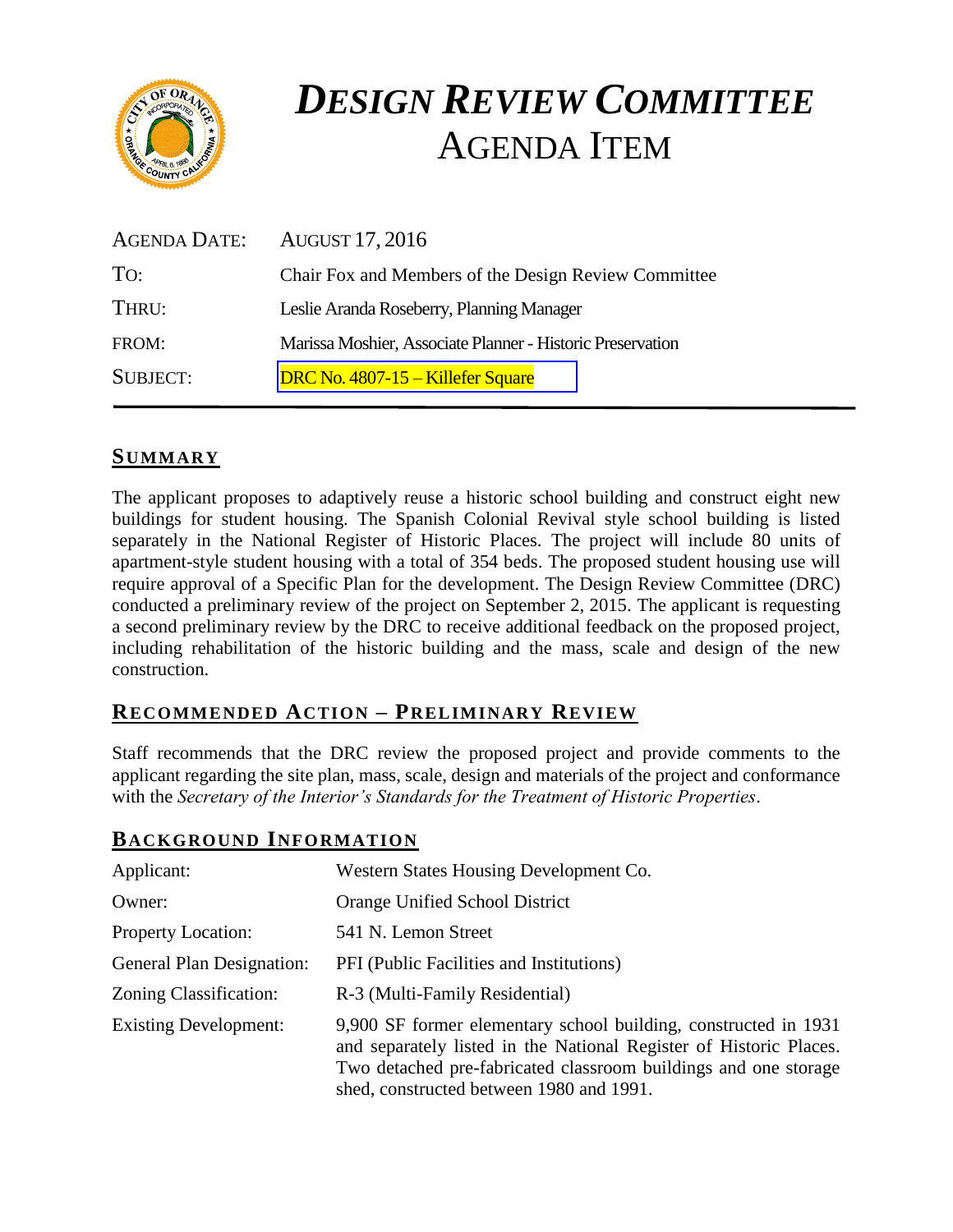| <b>Property Size:</b>           | 1.82 acres                              |
|---------------------------------|-----------------------------------------|
| <b>Associated Applications:</b> | Specific Plan, Zone Change              |
| Previous DRC Review:            | Preliminary review on September 2, 2015 |

#### **PUB LIC NOTICE**

No Public Notice was required for the preliminary review of this project.

#### **PROJECT DESCRIP TION**

The applicant proposes to convert the existing historic school building into 12 new student housing units and to construct eight new buildings containing 73 apartment style student housing units. Since the previous DRC preliminary review, the applicant has expanded the project area to include an additional 0.12 acres on the north side of the property, for a total project area of 1.82 acres. The major project components include:

- Demolition of non-contributing classroom buildings and storage shed.
- Alterations to the historic building.
	- $\circ$  Rehabilitation of exterior historic building elements, including wood windows, clay tile roof, octagonal tower, courtyard corridor and outdoor stage.
	- o Construction of new interior partitions within existing classrooms to create six housing units.
	- o Existing doors to the exterior corridor around the courtyard will be retained and additional doors will be added to access the units.
	- o Construction of additions to the north and south side of the building.
	- o Since the previous DRC review, the applicant has eliminated or reduced the scope of the following project elements:
		- Eliminated addition of a new dormer on the roof of the west elevation facing the courtyard.
		- Reduced the alterations to the courtyard by eliminating the raised, trellised outdoor areas.
		- Eliminated large openings on the north and south courtyard elevations.
		- Reduced the size of additions to the north and south sides of the building.
- Construction of eight new buildings, containing 73 apartment-style student housing units with one to four bedrooms.
	- o The new buildings on the interior of the site are 38 feet tall, containing 3 stories with a loft. The new buildings on the perimeter are 29 feet tall, containing 2 stories with a loft. The historic school is 20 feet tall.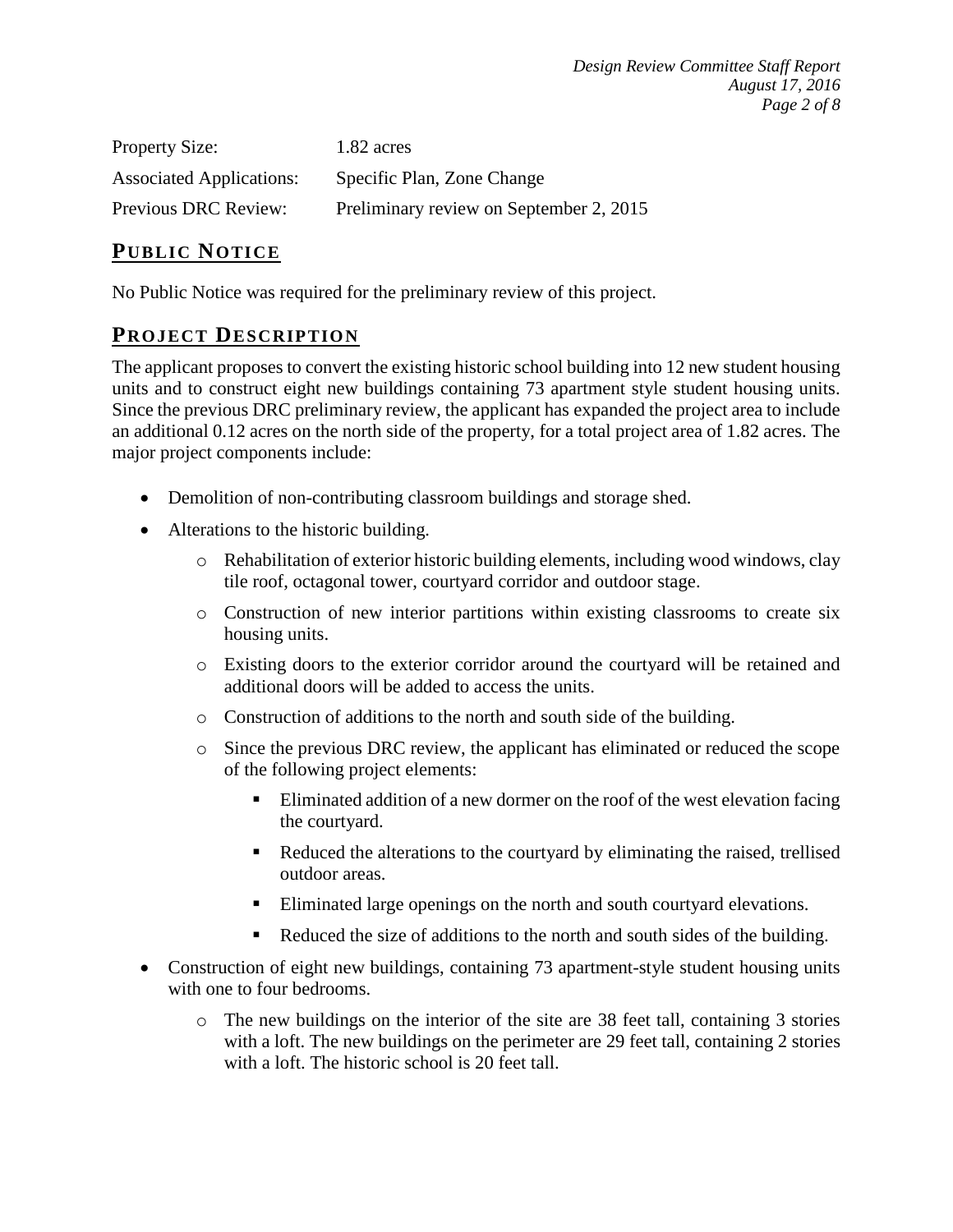- o The new buildings are designed with a smooth plaster finish, standing seam metal roof, and multi-light windows.
- o In response to DRC comments about the view of the historic building from N. Lemon Street, the applicant has included a two-story tall view corridor through the new buildings and aligned with the historic school's courtyard.
- Construction of two levels of subterranean parking, providing 200 spaces, under the new buildings.

## **NATIONAL REGISTER OF HISTORIC PLACES DESIGNATION**

Killefer School was designated in the National Register on April 7, 2015 under Criterion A (associated with events that have made a significant contribution to the broad patterns of our history) and Criterion C (embodies the distinctive characteristics of a type, period, or method of construction or represents the work of a master, or possesses high artistic values, or represents a significant and distinguishable entity whose components lack individual distinction). The significance of the property is summarized in the designation form:

The Lydia D. Killefer School is eligible for listing in the National Register of Historic Places at the local level of significance under Criterion A in the area of Social History for its association with school desegregation in Southern California. The period of significance under Criterion A is 1942-1944, reflecting the year during which the school began the process of voluntarily desegregating, through the year that the desegregation process was completed. The desegregation of Killefer School is particularly significant as it took place prior to the Méndez v. Westminster ruling in 1947 that required schools in Southern California to desegregate.

The Killefer School is eligible for listing in the National Register of Historic Places at the local level of significance under Criterion C in the area of Architecture as an excellent example of a Spanish Colonial Revival schoolhouse in Southern California. It is a rare intact example of a schoolhouse that pre-dates the 1933 Long Beach Earthquake. The period of significance under Criterion C is 1931, the date the school was constructed (Section 8, page 10).

The following exterior character-defining features are called out in the designation form:

- Low-pitched roof
- Eaves with little overhang
- Arches above doors
- Terra cotta tile decorative vents
- Octagonal tower
- Stucco-clad exterior walls
- Asymmetrical façade
- Partially arcaded exterior walkway

Interior character-defining features that are called out include: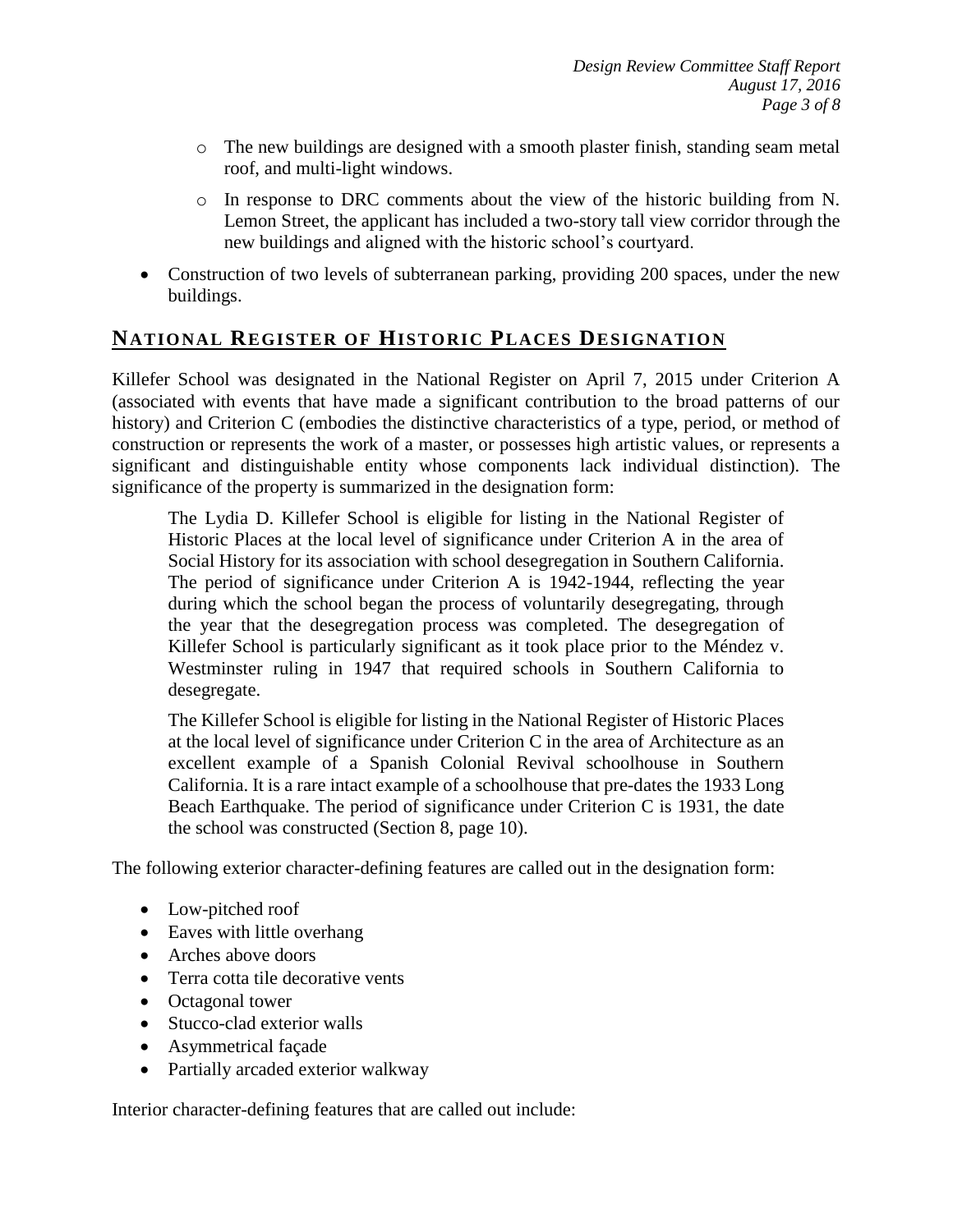- Hallway arches
- Exposed rafters in northeastern classroom and north hallway

Two classroom buildings located to the north and south of the schoolhouse and one storage shed were constructed between 1980 and 1991 and are identified as non-contributing resources in the designation form.

## **EXISTING SITE**

The site spans the full width of the block between N. Olive and N. Lemon streets. It is developed with a 9,900 square foot Spanish Colonial Revival style elementary school building, constructed in 1931. The building is one story (20 feet tall) with a basement and has an octagonal bell tower over the primary entrance on the east elevation. The schoolhouse has a U-shaped plan, surrounding an interior courtyard. A raised, partially arcaded, concrete exterior walkway runs on three sides of the courtyard and serves as a corridor providing access to the classrooms and offices. At the center of the west elevation, facing the courtyard, the corridor expands into the courtyard area to create a raised stage with an arched surround. To the north and south of the schoolhouse are two noncontributing classroom buildings and a storage shed. The remainder of the site is paved for use as a surface parking lot.

## **EXISTING AREA CONTEXT**

The property is located north of the Walnut Street northern boundary of the National Register and local Old Towne historic districts. To the west are industrial and residential properties, zoned M-2 and R-2-6 respectively. Properties immediately to the west across N. Lemon Street are located within the boundary of the Old Towne historic districts. To the south and east is a mix of single and multi-family residential properties, zoned R-2-6. Immediately to the north are residential properties and property owned by the Orange Unified School District, which operates the Richland Continuation High School. Property to the north also contains the non-profit Friendly Center and Killefer Park.

## **EVALUATION CRITERIA**

Orange Municipal Code (OMC) Section 17.10.070 establishes the general criteria the DRC should use when reviewing the project. This section states the following:

The project shall have an internally consistent, integrated design theme, which is reflected in the following elements:

#### 1. **Architectural Features**.

- a. The architectural features shall reflect a similar design style or period.
- b. Creative building elements and identifying features should be used to create a high quality project with visual interest and an architectural style.

#### 2. **Landscape**.

a. The type, size and location of landscape materials shall support the project's overall design concept.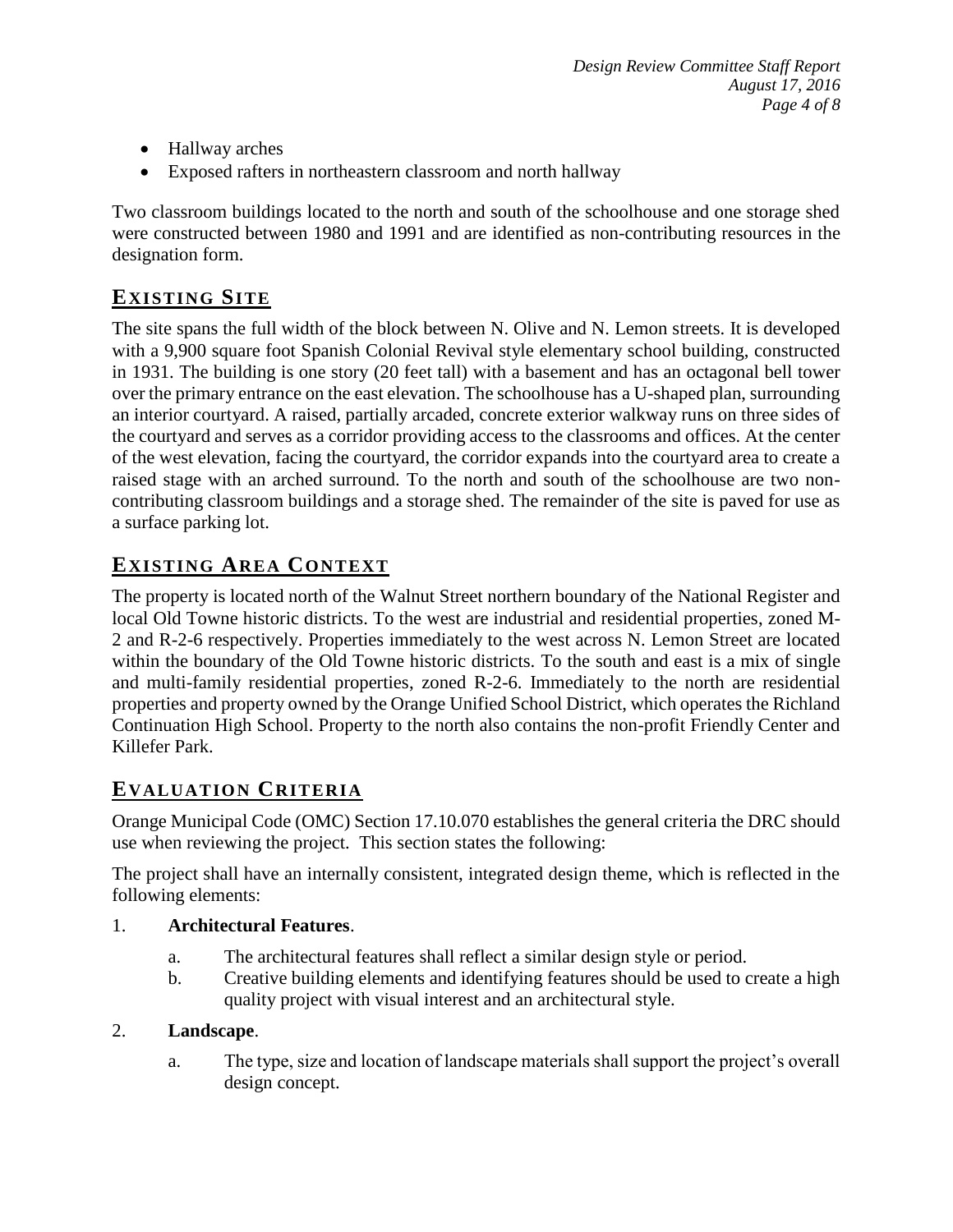- b. Landscaping shall not obstruct visibility of required addressing, nor shall it obstruct the vision of motorists or pedestrians in proximity to the site.
- c. Landscape areas shall be provided in and around parking lots to break up the appearance of large expanses of hardscape.
- 3. **Signage**. All signage shall be compatible with the building(s) design, scale, colors, materials and lighting.
- 4. **Secondary Functional and Accessory Features**. Trash receptacles, storage and loading areas, transformers and mechanical equipment shall be screened in a manner, which is architecturally compatible with the principal building(s).

For the purposes of the California Environmental Quality Act (CEQA), the property is considered to be a historical resource, because it is separately designated in the National Register. Under CEQA, the project must be evaluated for potential impacts to the historical resource. A project that may cause a substantial adverse change in the significance of the historical resource may have a significant effect on the environment. Projects that are found to be in conformance with the *Secretary of the Interior's Standards for the Treatment of Historic Properties* are generally considered to have a less than significant impact on the historical resource.

## **ANALY SIS/STATEMENT OF THE ISSUES**

Staff is requesting the DRC provide comments on the site plan, mass, scale, design and materials of the proposed project and on the project's conformance with the *Secretary of the Interior's Standards for the Treatment of Historic Properties (Secretary's Standards)*. In addition to the ten standards for rehabilitation of historic properties, the National Park Service (NPS) provides guidance on interpreting the Standards for specific project types. These include "Interpreting The Secretary of the Interior's Standards for Rehabilitation" (ITS) bulletins, which provide examples of compatible and incompatible treatments to historic buildings under the *Secretary's Standards*. The NPS publications are provided as Attachment 4 to the staff report.

Following the first DRC preliminary review in September 2015, the applicant engaged LSA Associates, Inc. (LSA) to evaluate the proposed project for conformance with the *Secretary's Standards*. LSA determined that the proposed project was not in conformance with the *Secretary's Standards* and that the project was a potentially significant impact to the historical resource that could not be mitigated to a less than significant level (see Attachment 5). In summary, the LSA report determined that important historic spaces and spatial relationships, including the courtyard, interior classroom spaces, and the view of the property from N. Lemon Street, would be significantly altered by the new construction. The changes to the historic building, along with the size, scale, proportion and massing of the new buildings is not compatible with the historic property or the Old Towne Historic District across the street on N. Lemon.

The LSA report recommends:

Because the resource derives its significance from its design and function as a school, in order to reduce the potential impacts the project would need to be significantly redesigned to retain the spaces and spatial relationships that characterize the property as a school. […], the property has historically been open and visible from North Lemon Street; therefore,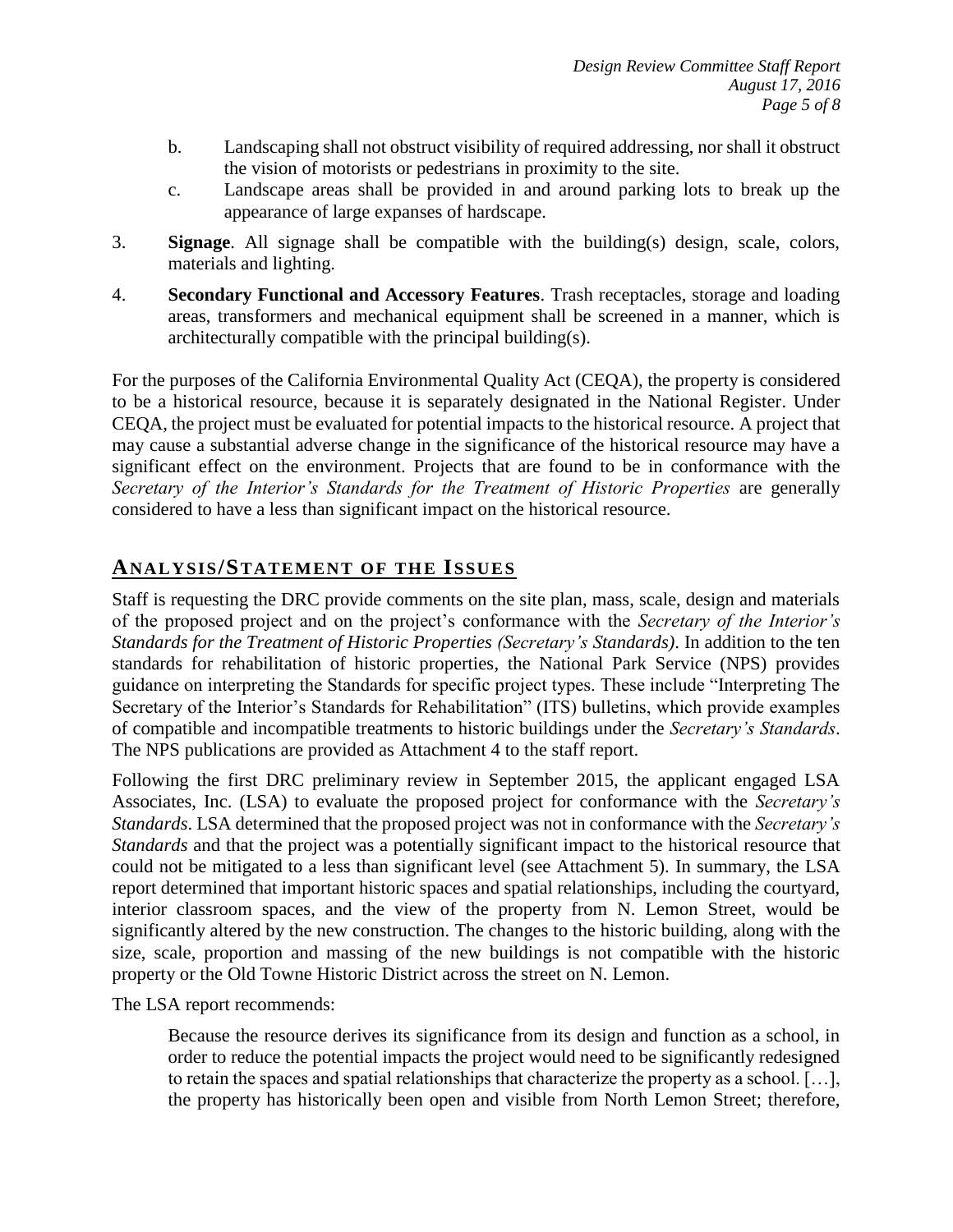any design change should incorporate more open space on the west side of the School and a wider, less-obstructed view corridor from North Lemon Street. The east side of the School, including the current configuration of the landscaped setback, walkways, and entrances, should be preserved and/or restored to the 1931-1944 appearance. These types of design changes would preserve the property's ability to convey its historic use as a school from both of its historic vantage points (North Lemon Street and Olive Street). The interior spaces that define the building as a school also need to be preserved as much as possible (pg. 36).

Staff concurs with the analysis of the project in the LSA report and recommends a redesign of the mass and scale of the proposed new construction to bring the project into conformance with the *Secretary's Standards*.

In response to the LSA report, the applicant has since revised the proposed project to lessen the impacts to the materials and features of the historic resource itself. Changes include eliminating the proposed loft area within the attic of the historic school and the dormer on the west elevation roof. This will allow preservation of the historic ceilings in the classrooms. Existing classroom doors on the corridor will be retained and a small number of new doors will be added to access the units. This approach limits the removal of spaces and materials that are important to the character of the historic school. The applicant has also eliminated many of the alterations to the historic courtyard, including the raised outdoor areas covered with trellises and the large openings in the north and south elevations facing the courtyard. The size of the additions to the north and south sides of the building has also been reduced.

These alterations reduce the impacts to the historic materials of the building; however, the size, mass and scale of the proposed new construction continues to be a substantial change to the character and spatial relationships within the historic site and the surrounding properties. The National Park Service, Technical Preservation Services provides specific guidance on new construction within the boundaries of historic properties. Generally, the design, density and placement of new construction should respect the overall character of the site. This includes:

- Related new construction including buildings, driveways, parking lots, landscape improvements and other new features – must not alter the historic character of a property. A property's historic function must be evident even if there is a change of use.
- The location of new construction should be considered carefully in order to follow the setbacks of historic buildings and to avoid blocking their primary elevations. New construction should be placed away from or at the side or rear of historic buildings and must avoid obscuring, damaging, or destroying character-defining features of these buildings or the site.
- Protecting the historic setting and context of a property, including the degree of open space and building density, must always be considered when planning new construction on an historic site This entails identifying the formal or informal arrangements of buildings on the site, and whether they have a distinctive urban, suburban, or rural character. For example, a historic building traditionally surrounded by open space must not be crowded with dense development.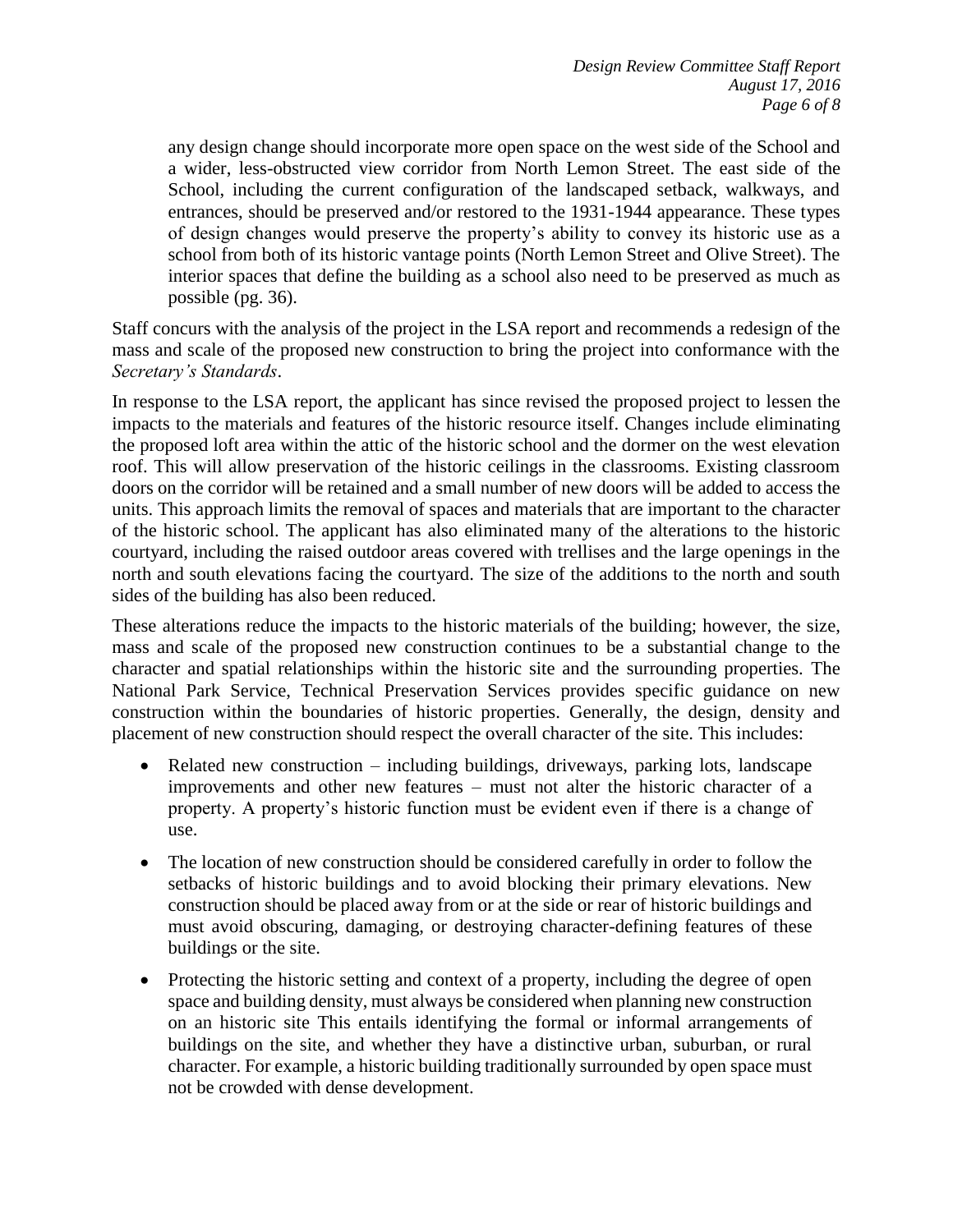- As with new additions, the massing, size, scale, and architectural features of new construction on the site of a historic building must be compatible with those of the historic building. When visible and in close proximity to historic buildings, the new construction must be subordinate to these buildings. New construction should also be distinct from the old and must not attempt to replicate historic buildings elsewhere on site and to avoid creating a false sense of historic development.
- The limitations on the size, scale, and design of new construction may be less critical the farther it is located from historic buildings ("New Construction within the Boundaries of Historic Properties," Attachment 4).

The applicant proposes construction of eight new buildings containing apartment-style student housing. The maximum height of the buildings (38 feet) is positioned at the center of the development. The buildings step down to 29 feet on the perimeter at the interface with the surrounding neighborhood. The historic schoolhouse is 20 feet tall with a 33 foot tall tower element. The new buildings surround the historic schoolhouse at the rear and north side. To the west, the new construction is 20 feet, wall-to-wall, from the historic building. A two-story tall view corridor through the new construction is aligned with the courtyard of the school and will provide limited views of the historic building from N. Lemon Street. The proposed buildings have a smooth stucco finish and gable roofs covered with standing seam metal. The smooth stucco finish is similar to the finish of the historic schoolhouse. The large multi-light windows are intended to reflect the scale and appearance of the historic windows in the schoolhouse.

Staff requests that the DRC provide comments on the following, along with any other issues related to the proposed project:

- Site plan and density, including distances of new buildings from the historic schoolhouse and the changes to open space and views of the historic property.
- Mass and scale of the new buildings, including the interface with the historic building and with the surrounding neighborhood of single and multi-family residences and institutional properties.
- Alterations to the historic school, including changes to the classroom interior spaces, courtyard and other historic building features.

### **ATTACHMENTS**

- 1. Vicinity Map
- 2. Site Photographs
- 3. National Register of Historic Places designation for Killefer School
- 4. National Park Service guidance on rehabilitation and the *Secretary's Standards*
- 5. LSA Killefer Square Historical Resources Impacts Assessment, July 2016
- 6. DRC Preliminary Review Staff Report, dated September 2, 2015
- 7. DRC Minutes, September 2, 2015
- 8. Plans, dated stamped August 8, 2016
- cc: Western States Housing Development Co.